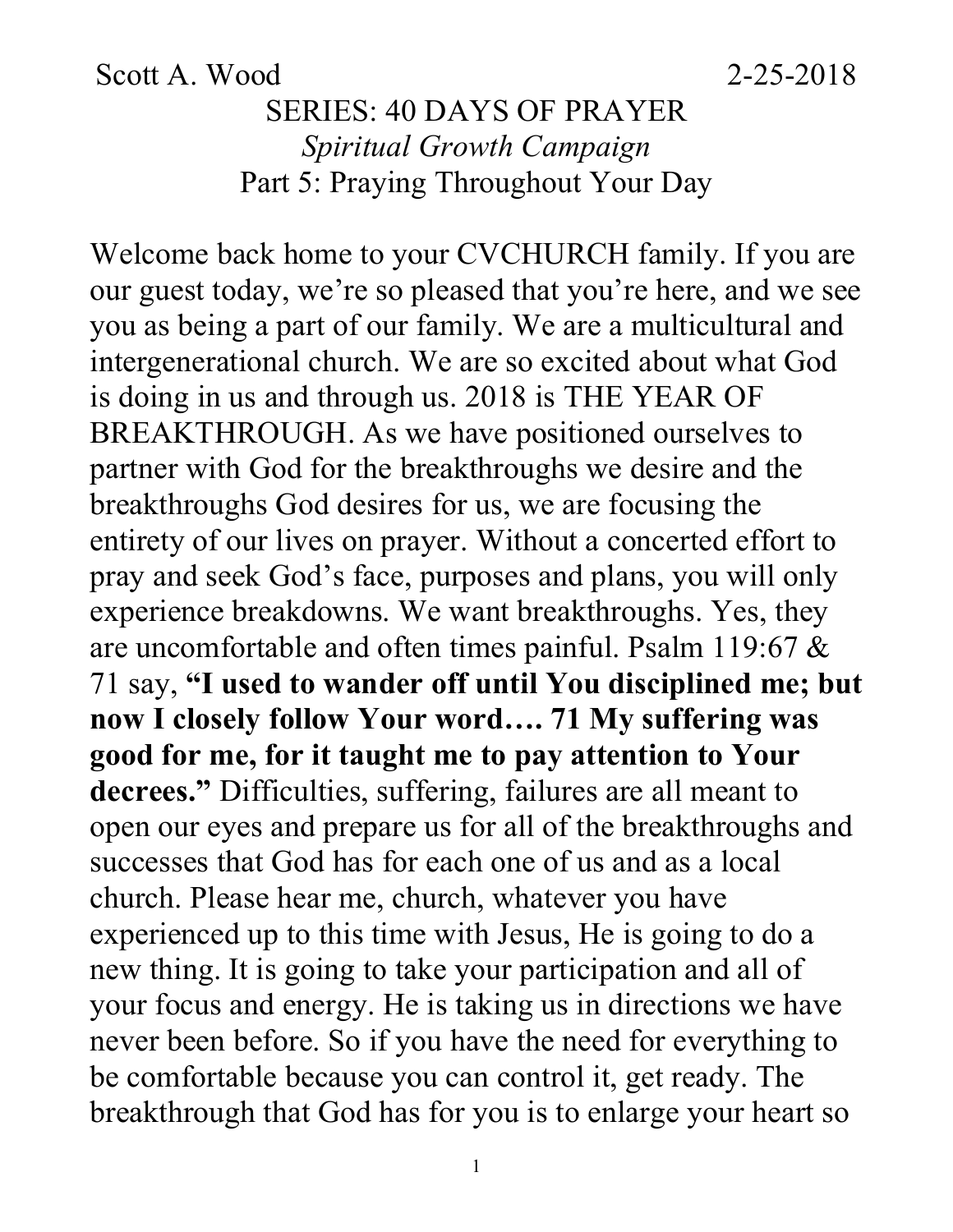you have a greater capacity for the things of His Kingdom, His purposes, plans and His agenda. As I was preparing this teaching this week I came across an article in a prophetic magazine, and it was entitled **"2018: THE YEAR OF THE BULL RIDE."** This caught my attention because at the elite levels of bull riding a breakthrough will take place. It either happens to the rider or to the bull. Look and listen to what the writer Bill Yount states: "**I sense this new year will be like a rodeo bull ride for many of us. The stirring, shakings and heavenly interruptions will feel like we're on a championship bull that defies us to hold onto it. We will need to learn quickly how to hold on and how to let go. This bull ride will expose what is in us. We must be fully persuaded that greater is He who is in us, than he who is in the world. And that He, Christ in us, is not afraid of being bullied by any bull."** To experience the breakthroughs as we ride the bull this year in 2018 it is necessary that each one of us learn to effectively pray throughout our day. The more you are being led by the Holy Spirit, believe me, the more you will have to pray about. When you learn to pray throughout your day you tenderize your heart, and you realize if you're going to experience God's best for you, you need His leadership and guidance in your life more than ever. To truly follow Jesus in your daily life—this kind of prayer becomes like the very oxygen you need to breathe. How do you do this? You learn to pray without ceasing. Please read out loud with me Ephesians 6:18 from the NCV, let's begin, **"Pray in the Spirit AT ALL TIMES with ALL KINDS OF PRAYERS, asking for everything you need**. **To do this you must always be ready and never give up. And**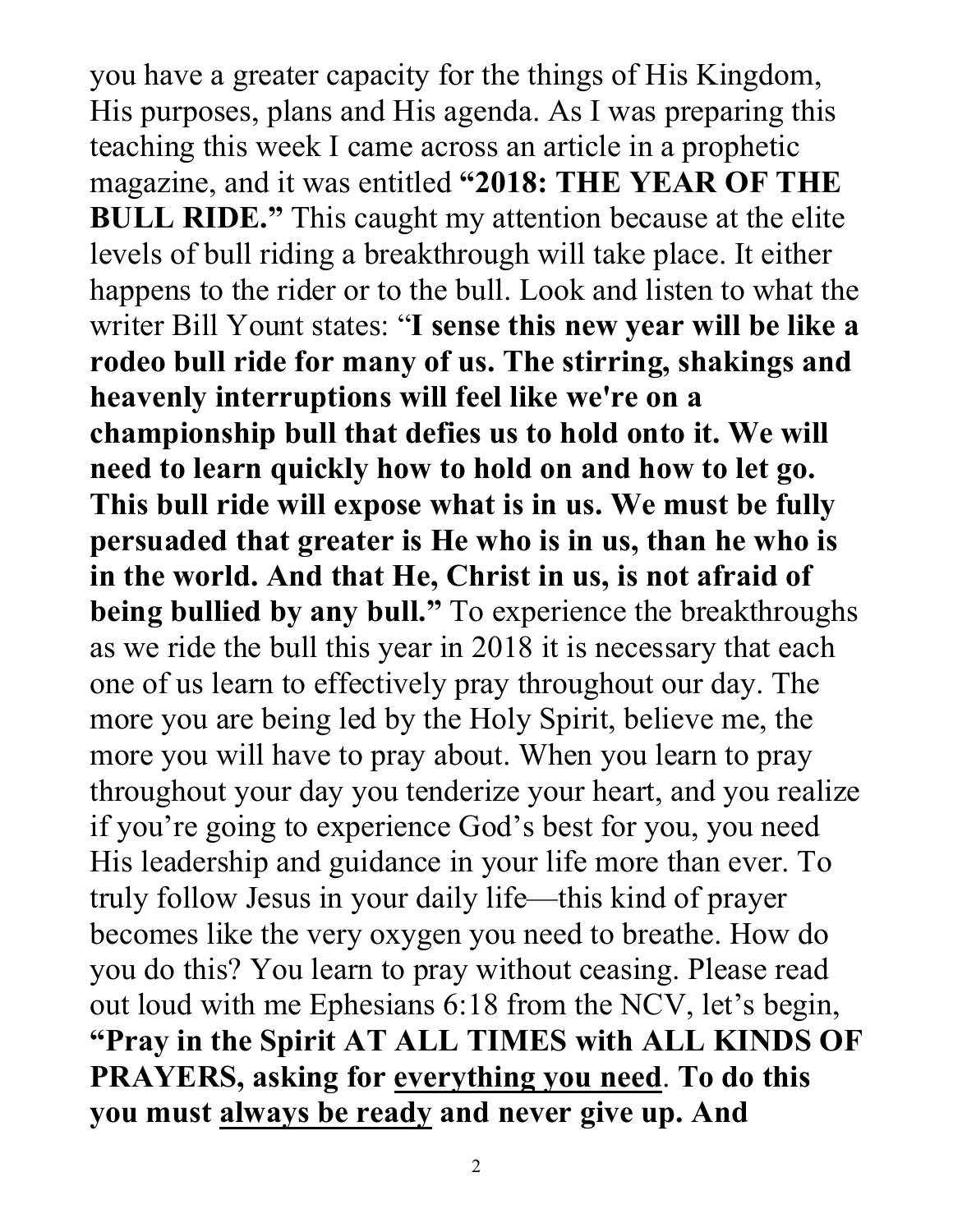**ALWAYS pray for ALL God's people."** This means two things. First, that you allow the Holy Spirit to lead, guide you and you follow the impressions the Holy Spirit gives to you in what and how you're to pray. When you get an idea about something, pray at that moment. If you get a thought about someone or you see an image in your mind, ask the Holy Spirit for clarification and pray about it. Don't wait, but do it immediately. When a concern comes to you, stop and pray. In 1 Corinthians 14:13-18 it is the only place in the N.T. where Paul defines speaking in tongues as one way of how a person prays in the Spirit. 13 "**So anyone who speaks in tongues should pray also for the ability to interpret what has been said. 14 For if I pray in tongues, my spirit is praying, but I don't understand what I am saying. 15 Well then, what shall I do? I will pray in the spirit, and I will also pray in words I understand. I will sing in the spirit and I will also sing in words I understand. 18 I thank God that I speak in tongues more than any of you. But in a church meeting I would rather speak five understandable words to help others than ten thousand words in an unknown language."** Another form of praying in the Holy Spirit is to ask the Holy Spirit to give you your own prayer language, and you can pray in the Spirit that way also. This makes it quite easy for me to pray all throughout my day. So the Bible says we're to pray at all times. How do I do this? This is what I want to look at with you for the remainder of our time together today. There are two ways to do this so you get the full benefit of having a fulfilling, intimate and successful prayer life.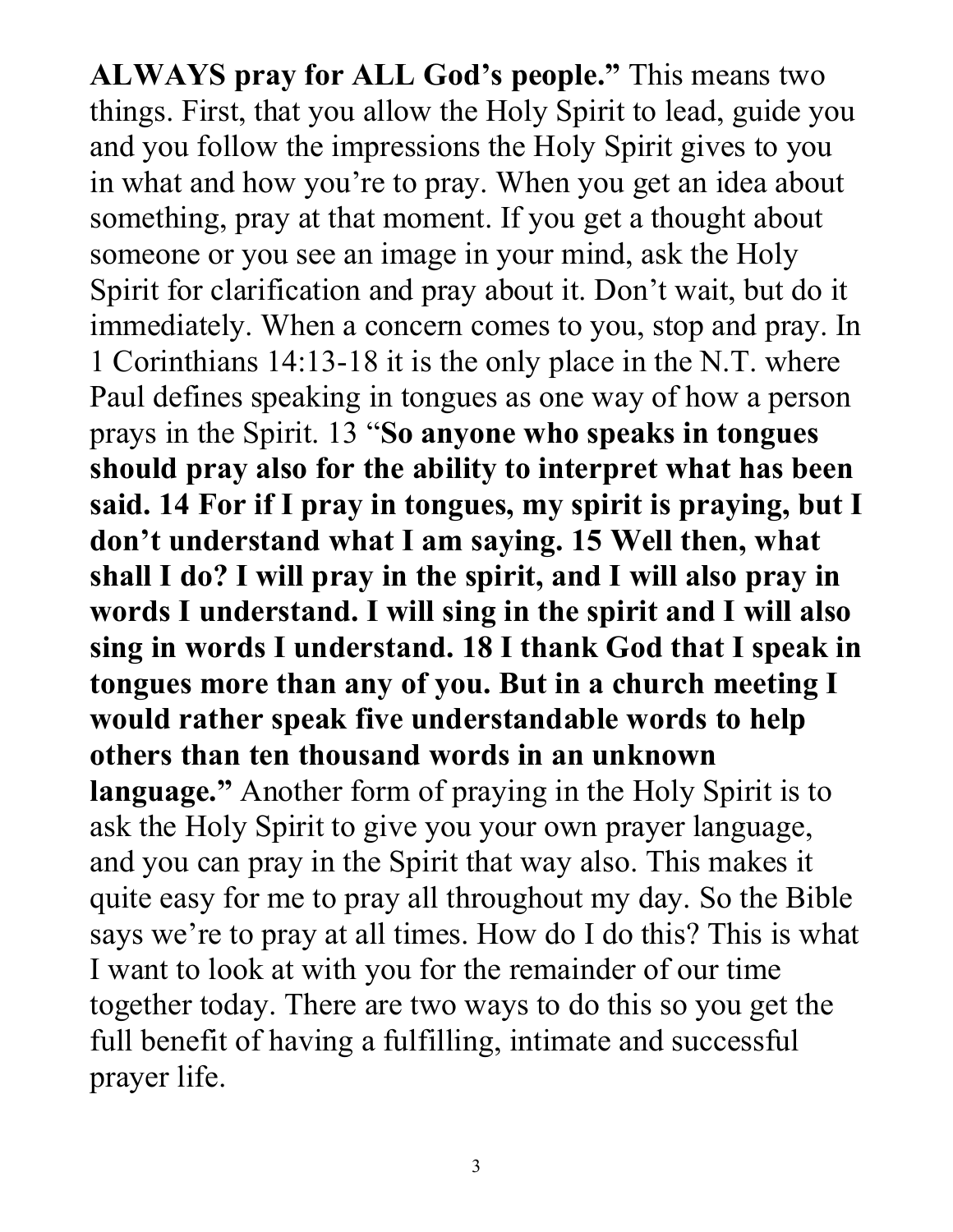#### **I. First develop two important habits**

### **A. Develop an ongoing conversation with God**

We just read Ephesians 6:18 together. Paul gives us five things we can do. First, pray in the Spirit. Second, pray all the different kinds of prayer. Gratitude prayers. Thanksgiving prayers. Prayers of request or supplication prayers. Prayers of petition, which you are calling out to God for His intervention. Third, you ask for everything you need. As you begin to see how much Father God loves you and He is interested in everything you're thinking, feeling and needing, you will discover that you have a lot to pray about in a given day. Fourth, always be ready, which simply means be prepared to pray at every moment, and be resolved to never give up. Fifth, this means pray for people all over the world. You talk to Father God like I'm talking to you today. You keep a running prayer conversation all day long. You don't end the conversation. An ongoing conversation with God is similar to breathing. You don't think about breathing. You just do it. Prayer is spiritual breathing. Prayer is to your soul what breathing is to your body. As you get serious about believing that your Father God cares about everything you're involved with, and you understand that He has His will and plan for everything you're involved in, then you realize that you want to discuss with Him all that you're thinking. Jesus said in the Disciple's Prayer, Pray, "**Your Kingdom come, Your will be done on earth as it is in heaven." The word "kingdom" means God's rule and reign.** What does a King do? He wants His vision, His purpose and His plan for those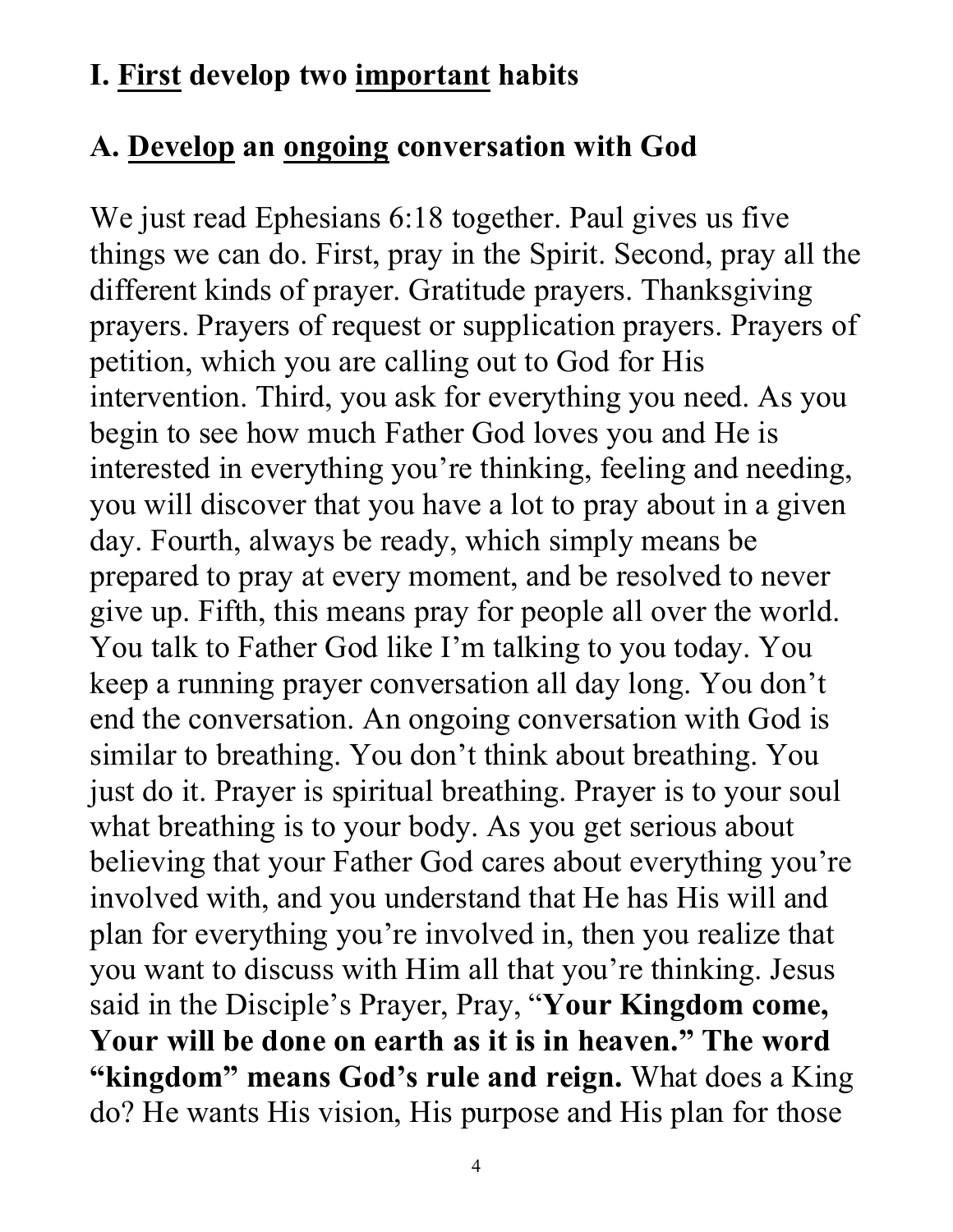in His Kingdom to be their experience. So Jesus says you're ongoing prayer life is to be made up of, as you live each day, all the key areas of your life: your **Spiritual, Emotional, Relational, Financial, Vocational, Intellectual and Physical.** In each one of these areas of your life you develop an ongoing conversation with God about how He desires to extend and advance His Kingdom purposes in your life in all seven of these areas. In 1 Thessalonians 5:17 Paul says, **"Never stop praying."** To commit to an ongoing conversation with your Heavenly Father means that you're willing to see your faith, growth and obedience keep growing.

### **B. Schedule prayer times throughout your day**

I want to teach you a very simple way to created a schedule in which you are conversing with Father God on a daily basis. This is not a new idea. From the beginning of time people have scheduled their prayer times. The Jews in the O. T. scheduled their prayers times. Psalm 119:164 says, **"I will praise you seven times a day because all Your regulations are just."** Many scholars argue that the number 7 can mean many times in a day. The Bible tells us in Daniel that he was a man of prayer daily. Daniel 6:10 says, **"But then Daniel learned that the law has been signed, he went home and knelt down as usual in his upstairs room, with its window open toward Jerusalem. He prayed three times a day; just as he had always gone, giving thanks to His God."** I want to take the Disciples prayer that Jesus taught them to pray and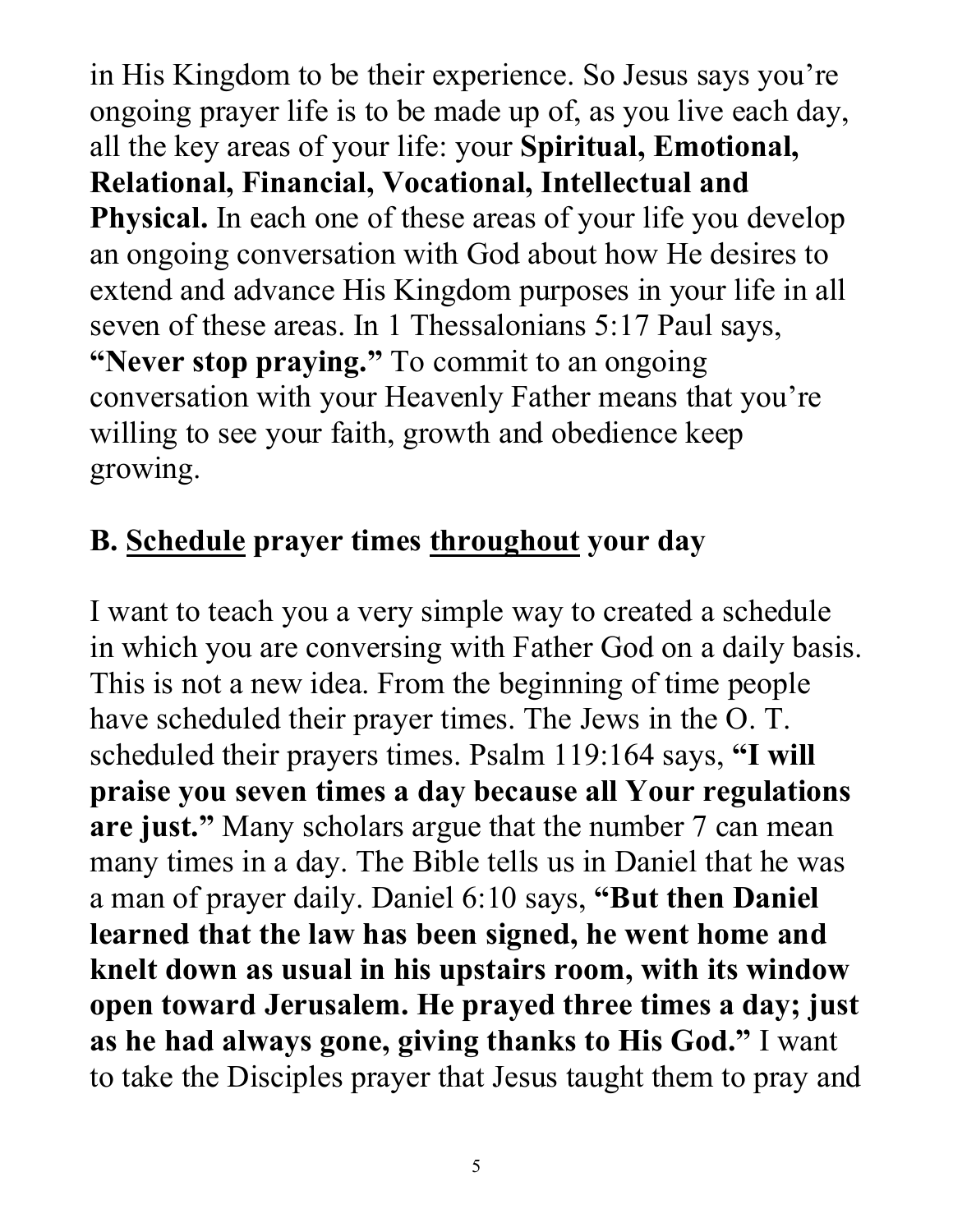show you how you can use this model in a typical day in your life. Let's look at the first thing you do when you wake up.

## **II. Create a daily schedule based on the disciple's prayers**

# **A. Get up with gratitude: Thanksgiving**

The first thing you can do to start your conversation with God when you first get out of bed is to start your prayer of thanksgiving by telling God how grateful you are for Him. The truth is, friend, you choose how you will wake up. Some one said to my wife, "Do you wake up grumpy?", and she said, "No, I usually let him sleep." You can get up complaining, fretting and speaking and thinking negatively or you can discipline yourself to wake up being grateful for all that God has given you and what He has done for you. The medical community has discovered that the single healthiest emotion known to the human family is gratitude. The attitude of gratitude actually makes you healthier mentally, emotionally and physically. It's actually good for your health. I recommend that you start every morning expressing your gratitude to God. If you have purchased one of our 40 Days of Prayer study guides, and if you haven't done this yet, there is a gratitude list you can make for yourself using the english alphabet. If you speak another language, please make it in your language. You can put it on your nightstand, and, first thing in the morning when you wake up, you starting praying and talking to God from A-Z what you're grateful to Him for. Here are some of the things I thank God for in the morning. Letter D: **I'm grateful that You have designed my life for**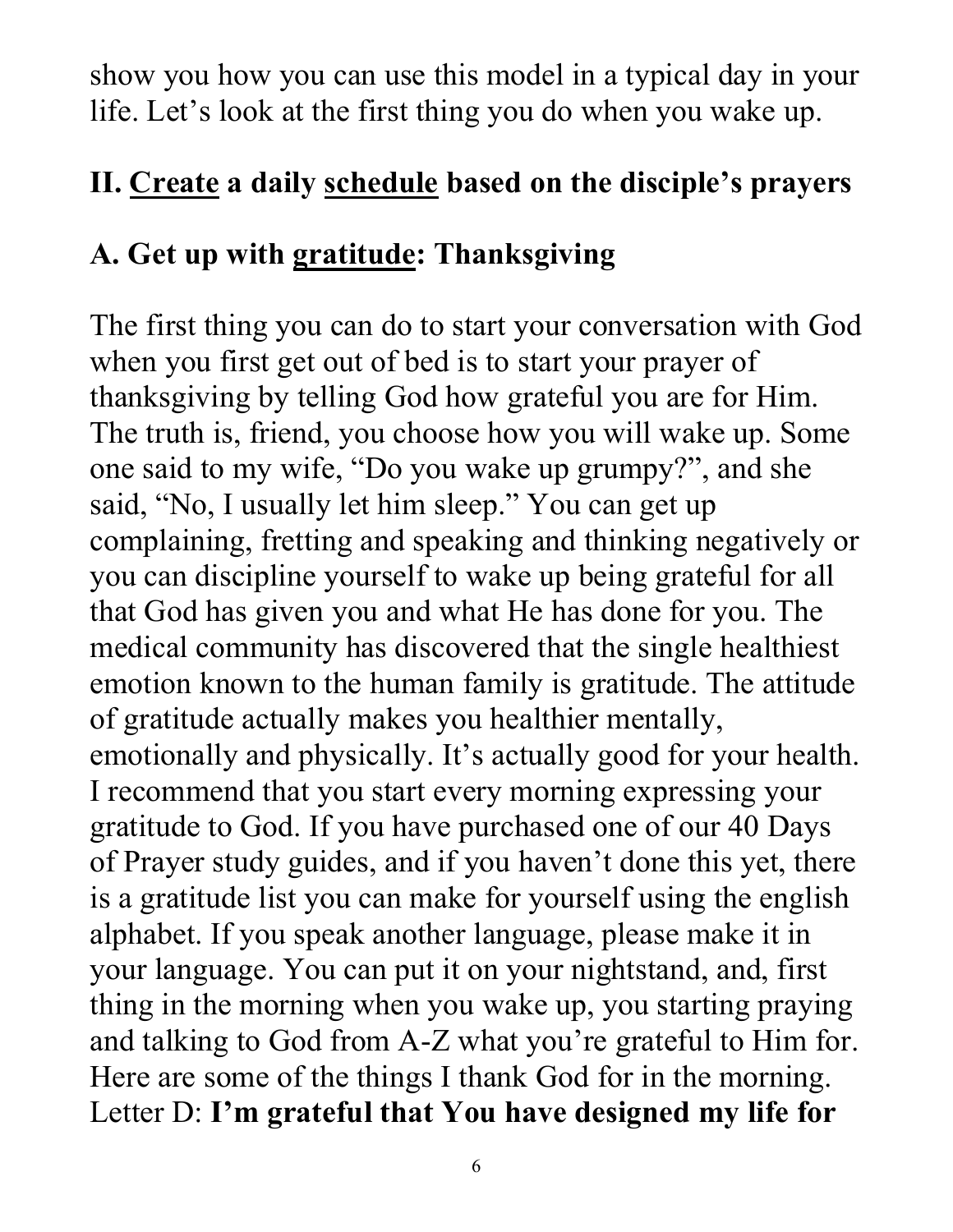**Your great plan and purpose. Thank You, Father. E: I am grateful that You empower me with Your Holy Spirit. F: I am grateful that You forgive me my sins. You free me from shame and You fill my life with meaning.** Boom. You just read some of the gifts God has given to you that you are grateful for. It will change your life. I read this week that psychologists have proven that the attitude that you have for the day is set in the first eight minutes of your day. Do you want to grumble, grouse, groan, and grunt, or do you want to be grateful? The power of gratitude, loved ones, is that it gets you to focus on the loving Father Abba God who gives me all that I need. You start your day by focusing on the goodness of God, and that's the first phrase of the Disciple's prayer. Look at Matthew 6:7-9 with me. Jesus said, **"When you pray, don't babble on and on as people of other religions do. They think their prayers are answered merely by repeating their words again and again. 8 Don't be like them, for your Father knows exactly what you need even before you ask Him! 9 Pray like this: Our Father in heaven."** Start your day with thinking about how good God is. He's a good, good Father. **He is a Father who cares for me. He's close to me. He's consistent towards me, and He's competent to fulfill His purpose and plan for my life. "Father, I am so grateful for Your faithful character that You demonstrate towards me every day."** You start your day confessing what is true about your Heavenly Father, not by asking requests. You start an ongoing conversation for the day by expressing your gratitude. James 1:17 says,

"**Whatever is good and perfect comes down to us from God our Father, who created all the lights in the heavens.**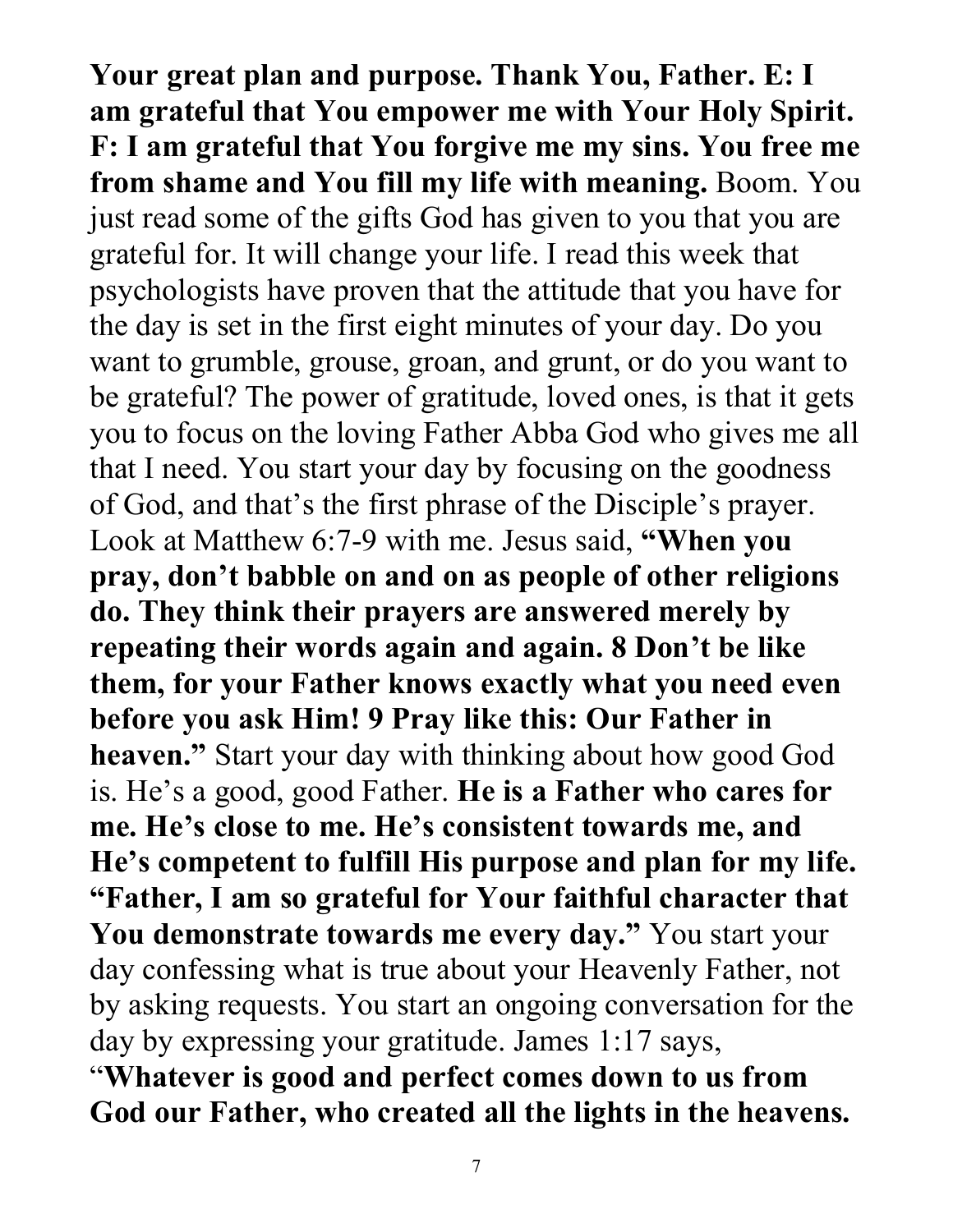**He never changes or casts a shifting shadow."** Please write in for your fill in, **"I thank my Father in heaven for His consistent love, and I recall all the ways He has been good to me."**

### **B. Bless God's name at breakfast: Praise**

This is praise. You have started your day with thanksgiving and gratitude, now you turn to praising God in your conversation. Matthew 6:9b says, **"May Your name be kept holy."** This is where you choose to bless, honor, praise, and give respect to God for His name. This is where we get the word to adore God. Psalm 145:2 says, "**Yes I will praise You every day; yes, I will praise You forever."** One of the reasons Jesus says when you pray and you hold this ongoing conversation with the Father, you want to keep His name Holy, because His name represents who He is. His name represents His character, His person and His attributes. By attributes I mean a characteristic that is attributed to God's nature as an essential trait of God. This is where I review God's names and think about the promises they imply. I put some of the Father's names on your notes. **1) Yahweh: The Self-Existent One. He has always existed and will always exist. He is the "I Am that I Am," a covenant-keeping God. 2) Adonai: God is Lord over all. You can find safety in Him and Him alone. 3) Yahweh-Rohi: The Lord is my Shepherd. He cares for you like a shepherd does His sheep. 4) Yahweh-Shammah: The Lord who is present. He never leaves you or forsakes you. 5) Yahweh-Rapha: The Lord our Healer. Isaiah 53:4-5 "Yet it was our**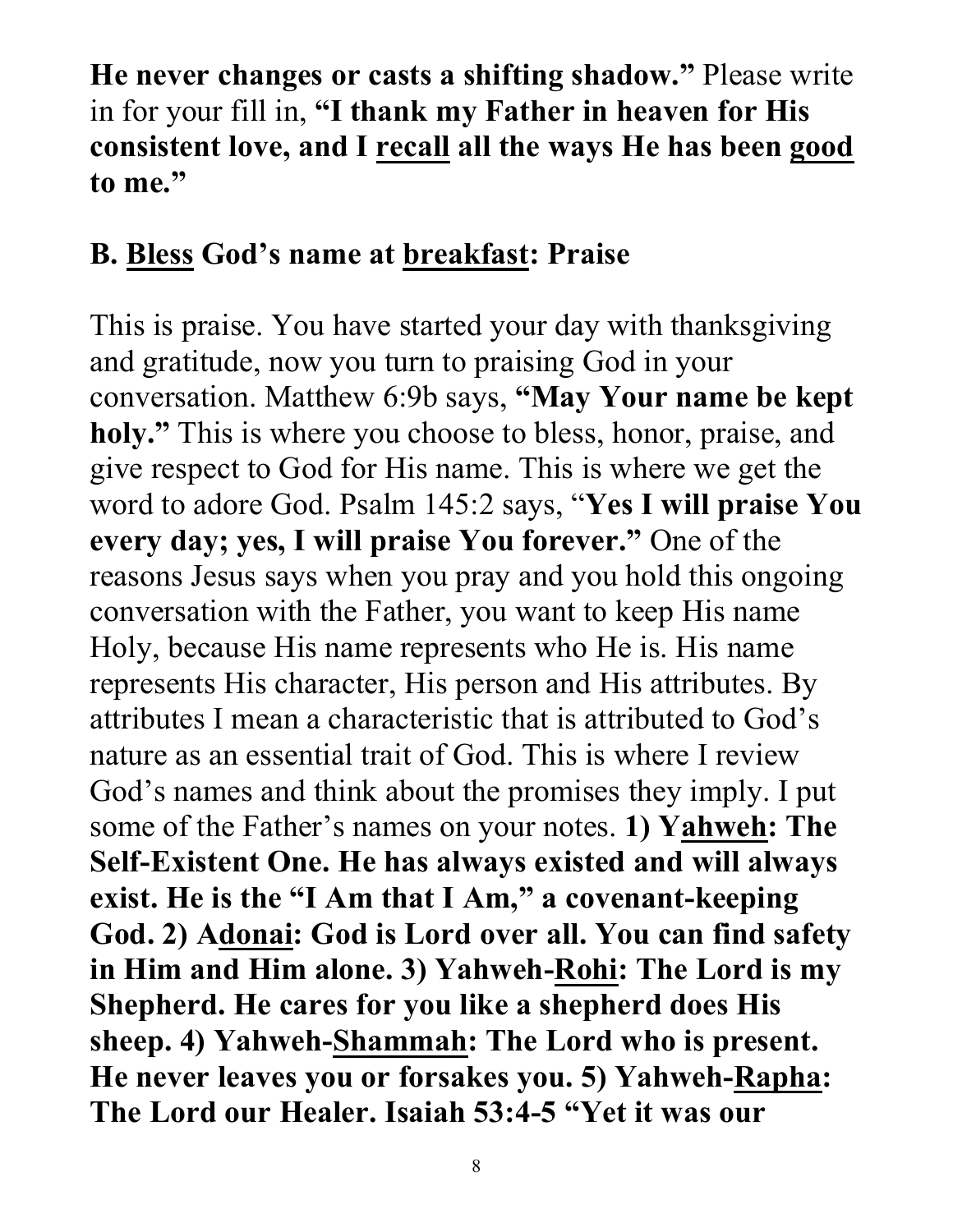**weaknesses He carried; it was our sorrows that weighed Him down. And we thought His troubles were a punishment from God, a punishment for His own sins! 5 But He was pierced for our rebellion, crushed for our sins. He was beaten so we could be whole. He was whipped so we could be healed." 6) Yahweh-Jireh: The Lord will provide. 7) Yahweh-Shalom: The Lord is peace. Whenever there are storms in your life, hide in Him. He is your shelter**. I recommend that you Google the names for God in the Bible. There are at least 100 names for our loving God. The more you get to know His names, the more you get to know His character. God is good. God is love. God is immutable, which means He is unchanging. God is transcendent, which means He is not only here now or imminent, but He exists beyond and above the created universe. God is just. God is righteous and holy, fair and equitable in all things. We can trust Him to always do what is right. God is holy. God's holiness is not simply our best image of perfect, but God is utterly and supremely untainted. His holiness stands apart and is unique and incomprehensible. God is omniscient, which means He is all-knowing. God is omnipresent—God is everywhere. God is merciful. Through Jesus Christ, He took the judgment that was rightfully ours and placed it on His own shoulders. He waits and works now for all people to turn to Him and to live under His love and protection. Your ongoing conversation with God through your day begins with thankfulness and gratitude and then moves to praise.

#### **C. Remember what matters most: Dedication**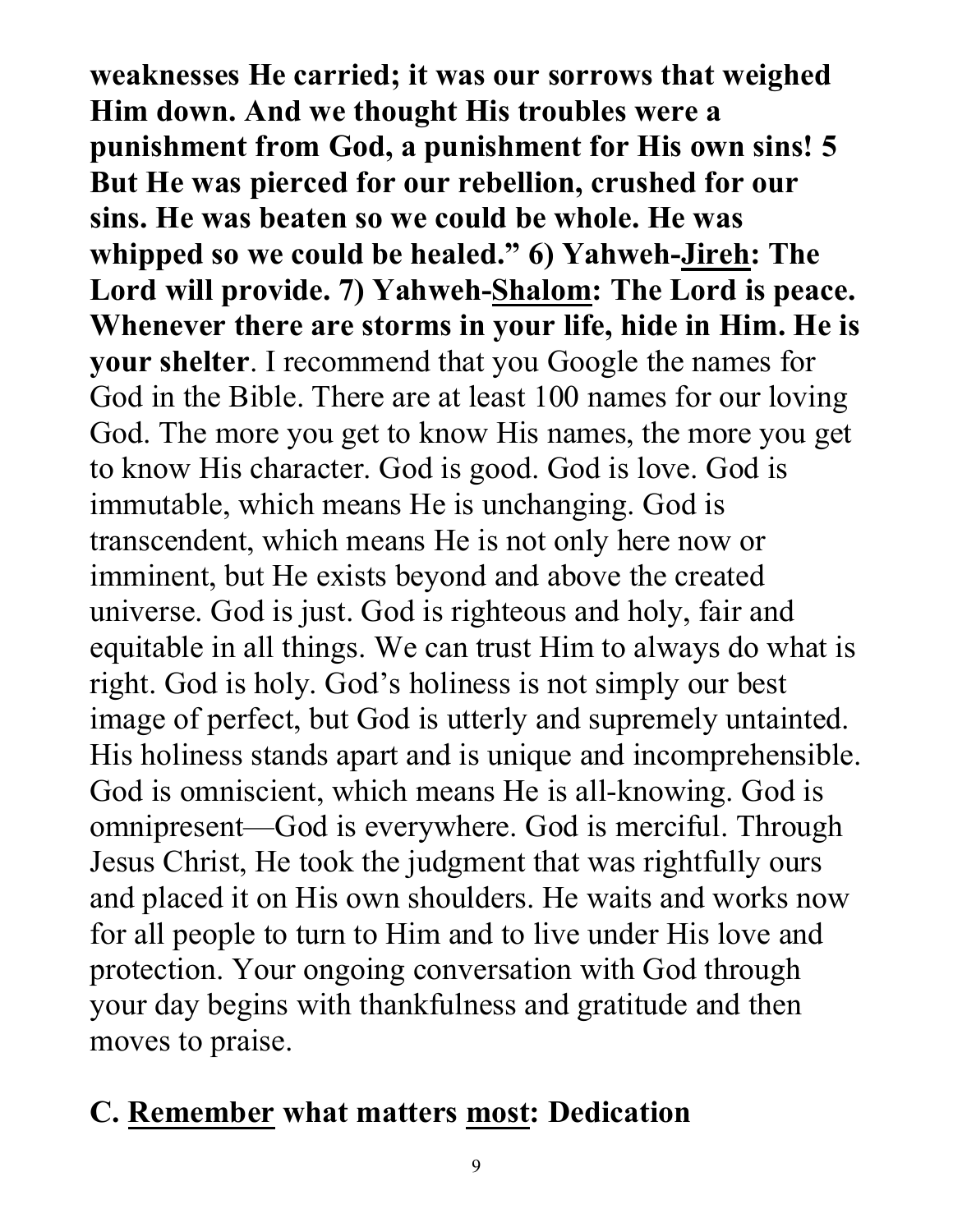This is when you move to your dedication to partner with God's Kingdom purposes in your life. If you will do this every day so it becomes a habit, it will help you keep focused on what is really the most important in your life. Matthew 6:10 says, **"May Your Kingdom come soon. May Your will be done on earth, as it is in heaven."** As I learn to pray this part of the disciple's prayer during the day at midmorning, **"I align myself with God's purposes and plans for my life."**  This is where I say, "I choose Your Kingdom purposes over my own purposes and plan for my life." When I pray, "Your Kingdom come," what I am saying is that, "I want Your rule and reign for every area of my life." The Kingdom belongs to the King. Where God's Kingdom is you will have His rule and His reign. The Bible says that this world is under the sway of the kingdom of darkness. Ephesians 2:1-5 says, "**Once you were dead because of your disobedience and your many sins. 2 You used to live in sin, just like the rest of the world, obeying the devil—the commander of the powers in the unseen world. He is the spirit at work in the hearts of those who refuse to obey God. 3 All of us used to live that way, following the passionate desires and inclinations of our sinful nature. By our very nature we were subject to God's anger, just like everyone else. 4 But God is so rich in mercy, and He loves us so much, 5 that even though we were dead because of our sins, He gave us life when He raised Christ from the dead. It is only by God's grace that you have been saved!"** God's will is not always done. This is why He says, "I want you to pray for My rule, My reign, My purpose, My plan, My desires, My goals and wishes for your life." So around 9:00 a.m. or 10:00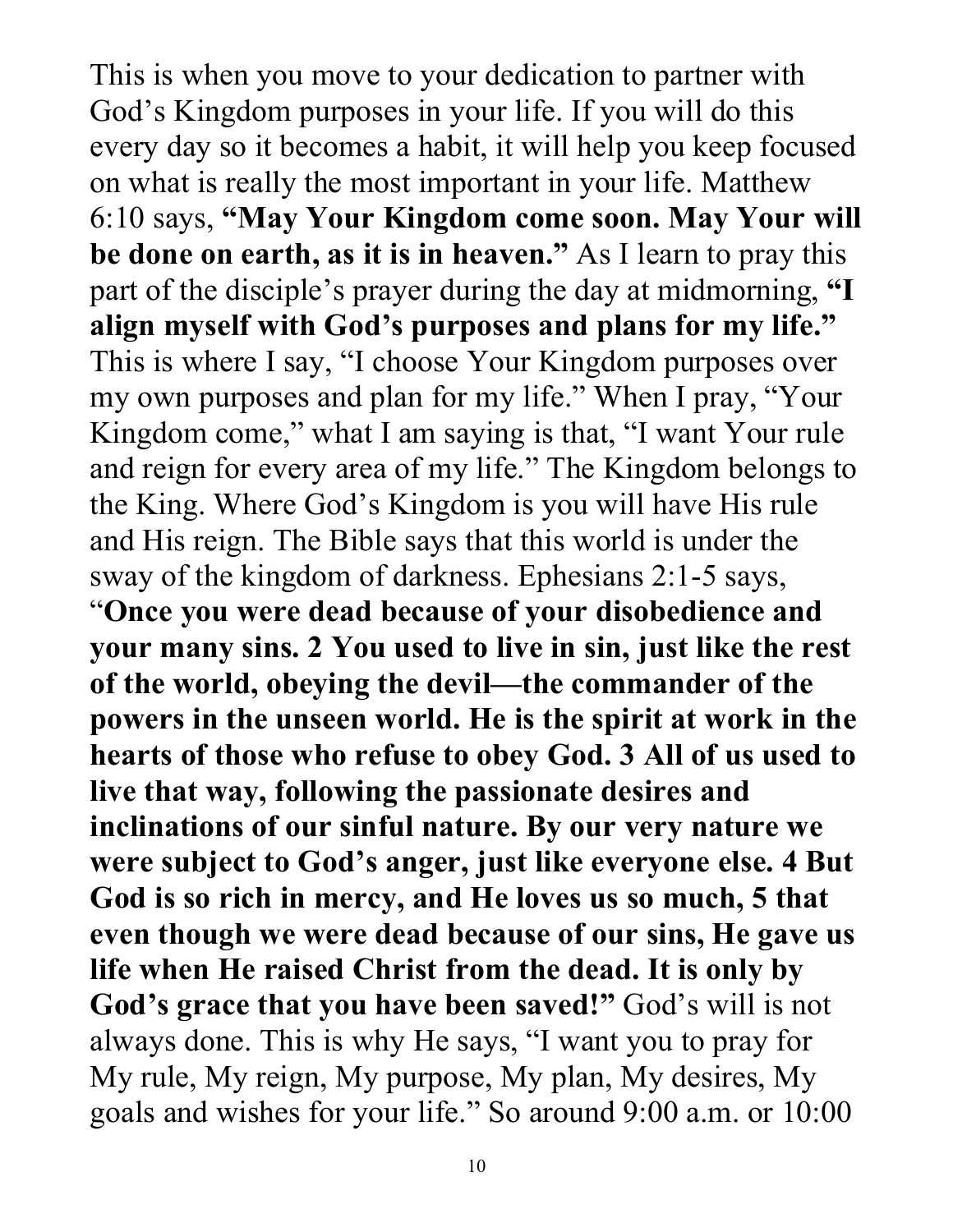a.m., you simply say, "God I want to realign myself with Your Kingdom purposes and plans. I want Your will, Your Kingdom to have its way in my life." Jesus says this in Matthew 6:33, **"Seek the Kingdom of God above all else, and live righteously, and He will give you everything you need."** 

# **D. List my needs at lunch: Petition**

At lunch time it is a great time to talk with God about what you presently need in your life. Matthew 6:11, Jesus says pray this: "**Give us today the food we need."** The KJV says "bread." What is bread and food? Bread represents everything you need for the day. It can represent money. Resources. Contacts. Contracts. It can represent a husband, wife, boyfriend or girlfriend. It can represent anything you need in your life for the day. For the fill in…

• **I ask for anything I need**

John 14:13 says, **"You can ask for anything in My name, and I will do it, so that the Son can bring glory to the Father."** 

• **I ask for what other people need: Intercession**

This is called intercession. When you pray for yourself this is called **petition.** When you pray for others this is called **intercession.**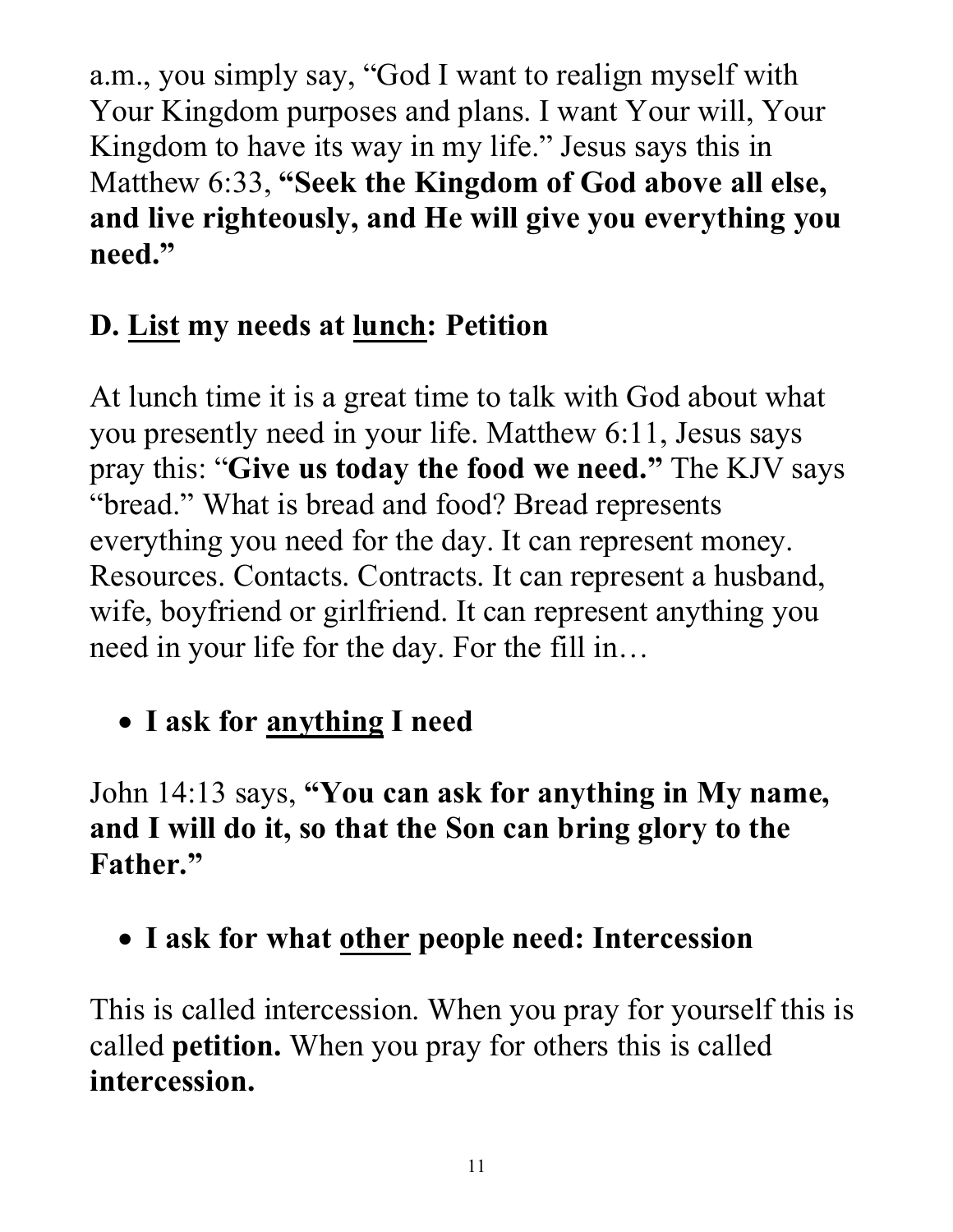#### **E. I ask for forgiveness in the afternoon: Confession**

This is the prayer of confession.

This happens early in the afternoon. You simply take a break where no one can hear you, and you say, "Jesus, is there anything in my life I need to clean out? Is there any sin? This works the best if when you know you have said something or did something that was against God's Word or purposes for your life, or you know you sinned against another person, the best thing you can do is go to God right then. The goal is to stay current in your relationship with God. Matthew 6:12 says, "**And forgive us our sins, as we have forgiven those who sin against us."** These are the different kinds of prayers Paul tells us to pray in Ephesians 6:18. We have prayed the prayer of thanksgiving and adoration. We have prayed the prayer of praise for His name and character. We have prayed the prayer of dedication. We have prayed the prayer of petition. Now we pray the prayer of confession. In confession I own up to my own wrong reactions. I admit my sins against God and against others. When I hold onto grudges and revenge for what others do to me, ultimately my hurt will turn into bitterness, anger, rage, and ultimately hatred. When that happens I will be buried in my own guilt, shame, humiliation, inferiority, hopelessness, and despair because I block myself from being able to receive God's forgiveness. Many people who live feeling unforgiven—that is a great sign that they probably are withholding forgiveness from others, so they don't experience God's forgiveness. Please look at me. The Bible never tells us to forgive ourselves. When you confess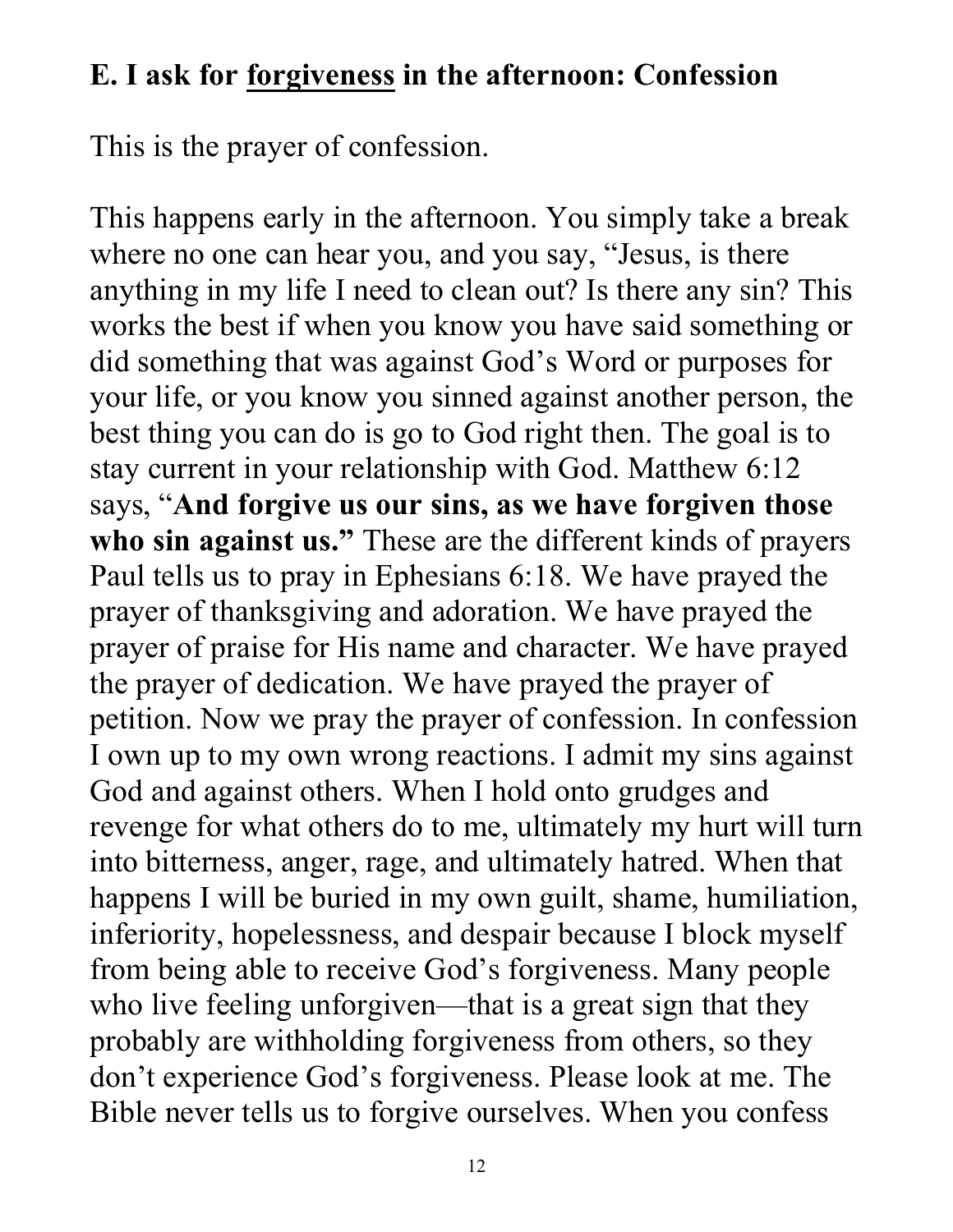your sin to God and you take responsibility for what you have done the Bible says you are forgiven immediately. You cannot add on to your experience of forgiveness by forgiving yourself. You have nothing to forgive. Jesus has forgiven you everything. When someone says they have to forgive themselves, I always get the joy of telling them, I don't think you have been honest about your own sin. Tell Jesus about your sin and receive His forgiveness and cleansing and you will be free. Psalm 32:5 says, **"Finally I confessed all my sins to You and stopped trying to hide my guilt. I said to myself, 'I will confess my rebellion to the Lord.' And You forgave me! All my guilt is gone."** Notice that. There is no residual guilt or shame when you are honest and confess your sin.

#### **F. Ask God to help me make wise decisions: Protection**

This is the prayer of protection.

Matthew 6:13a says, **"And don't let us yield to temptation but rescue us from the evil one." I like this translation better than the one that says, "And lead us not into temptation,"** because the Scripture says God will never tempt us. He does test us. The difference is temptation is meant to cause us to fail and then to feel shamed, guilty and damaged. God tests us to approve us and our faith. The test is meant to prove that we have faith. Temptation is meant to prove we don't believe. We're to pray for God's protection when we are tempted to rebel against Him and to pray for Him to, **"Rescue us from the evil one."** 1 Corinthians 10:13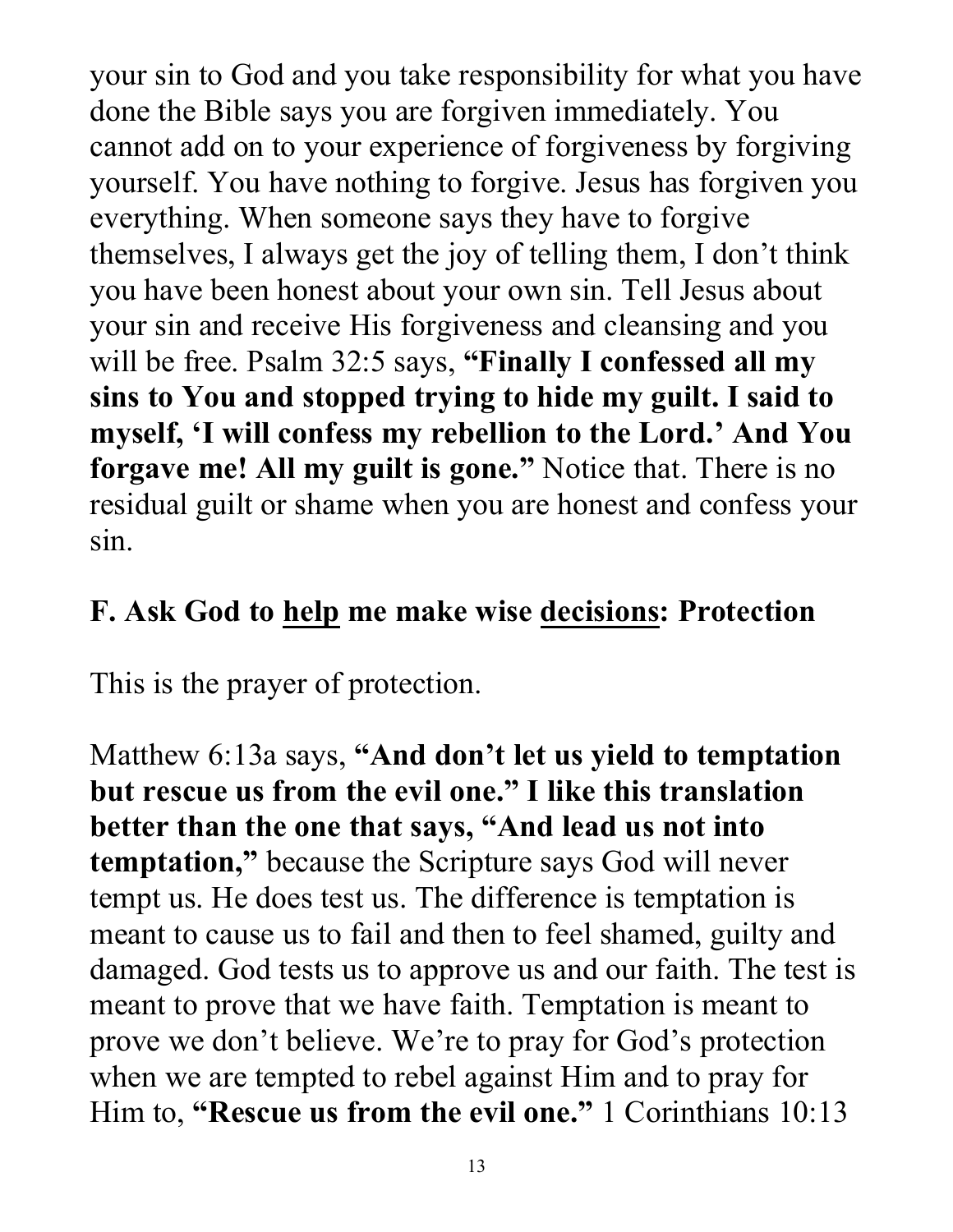says, **"The temptations in your life are no different from what others experience. And God is faithful. He will not allow the temptation to be more than you can stand. When you are tempted, He will show you a way out so that you can endure."** When people say the temptation was just too strong, what they're really saying is that I didn't pray for God to help me make a wise decision in looking for God's way out of the temptation. God is not a human that He would lie. He says for every temptation you experience your Heavenly Father is trying to show you the way out. You need to develop the ability to hear, see and feel His way out. I dare say there are some of us here today that part of your breakthrough is breaking some addiction you are involved with. Some sin that is getting the best of you. I encourage you to develop how to pray throughout your day and ask God to show you the way out that He is making available to you. It could be to start attending CR on Friday nights. It might be to get yourself into a step study, which is a methodical process of how to walk through the steps to forgiveness and freedom.

### **G. I end my day with an encouraging truth: Blessing**

#### **This is called the benediction.**

You end your day with a good word. Matthew 6:13, **"For Yours is the Kingdom, and the power, and the glory, forever! Amen!"** These words, according to most scholars, agree that the most reliable and oldest Greek manuscripts all lack these words which is the reason why these words are omitted from most modern translations. But I like what the